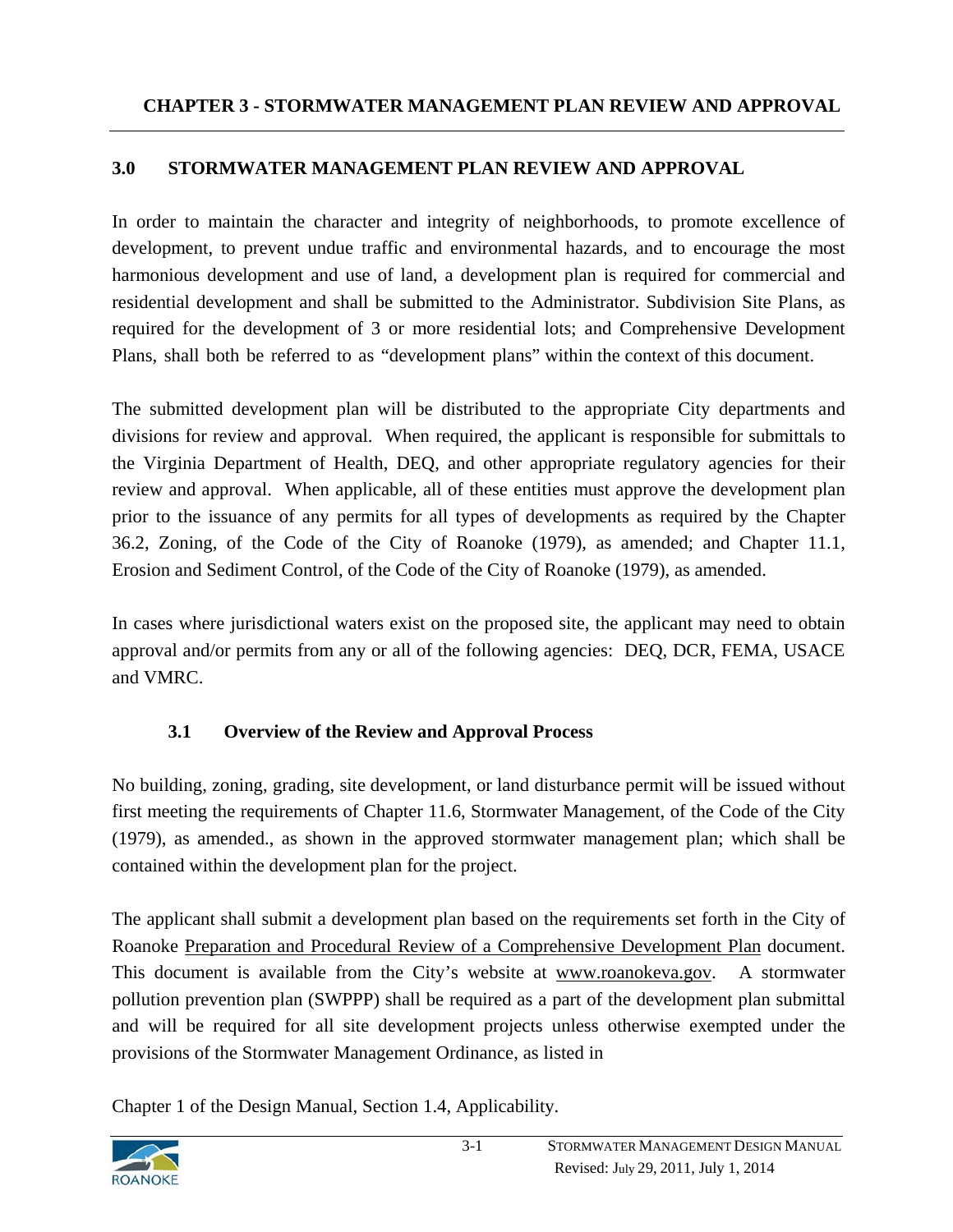Submittal of a stormwater management concept plan prior to submittal of a development plan (including stormwater management plan) is strongly recommended by the City in certain situations and may be submitted for any project, as deemed appropriate by the applicant. A stormwater management concept plan is intended to provide initial stormwater design information to the City for a site with specific environmental concerns or where advanced or innovated technology is proposed to be used to meet the stormwater management requirements.

The submittal, review, and approval of a development plan, including stormwater management concept plans, if required, and final stormwater management plans will follow the guidelines as set forth in the City of Roanoke Preparation and Procedural Review of a Comprehensive Development Plan document as follows:

- 1) If required by Section 3.2, the applicant shall submit three (3) copies of a stormwater management concept plan. The stormwater management concept plan shall include all items indicated in Section 3.2 and in the checklist from Appendix 3A. The stormwater management concept plan should be accompanied by a completed checklist.
- 2) The City, upon receipt of the stormwater management concept plan shall have twelve (12) business days to review and comment upon the stormwater management concept plan. At the end of this period, the City shall either accept or reject the stormwater management concept plan. Acceptance or rejection of the stormwater management concept plan will be in writing to the applicant and will be based on the adequacy of the concept to meet the requirements of Chapter 11.4, Stormwater Management, of the Code of the City (1979), as amended. Full and final approval of the stormwater management plan will occur with the approval of the formal development plan.
- 3) Prior to the formal submission of a development plan for review and approval, the City requires a pre-submittal conference where the applicant meets with the Administrator and other reviewing departments to confirm what information must be provided. Furthermore, to discuss any comments and concerns from the stormwater management concept plan review.
- 4) Following the acceptance of a stormwater management concept plan, the applicant shall submit ten (10) copies of the formal development plan as required

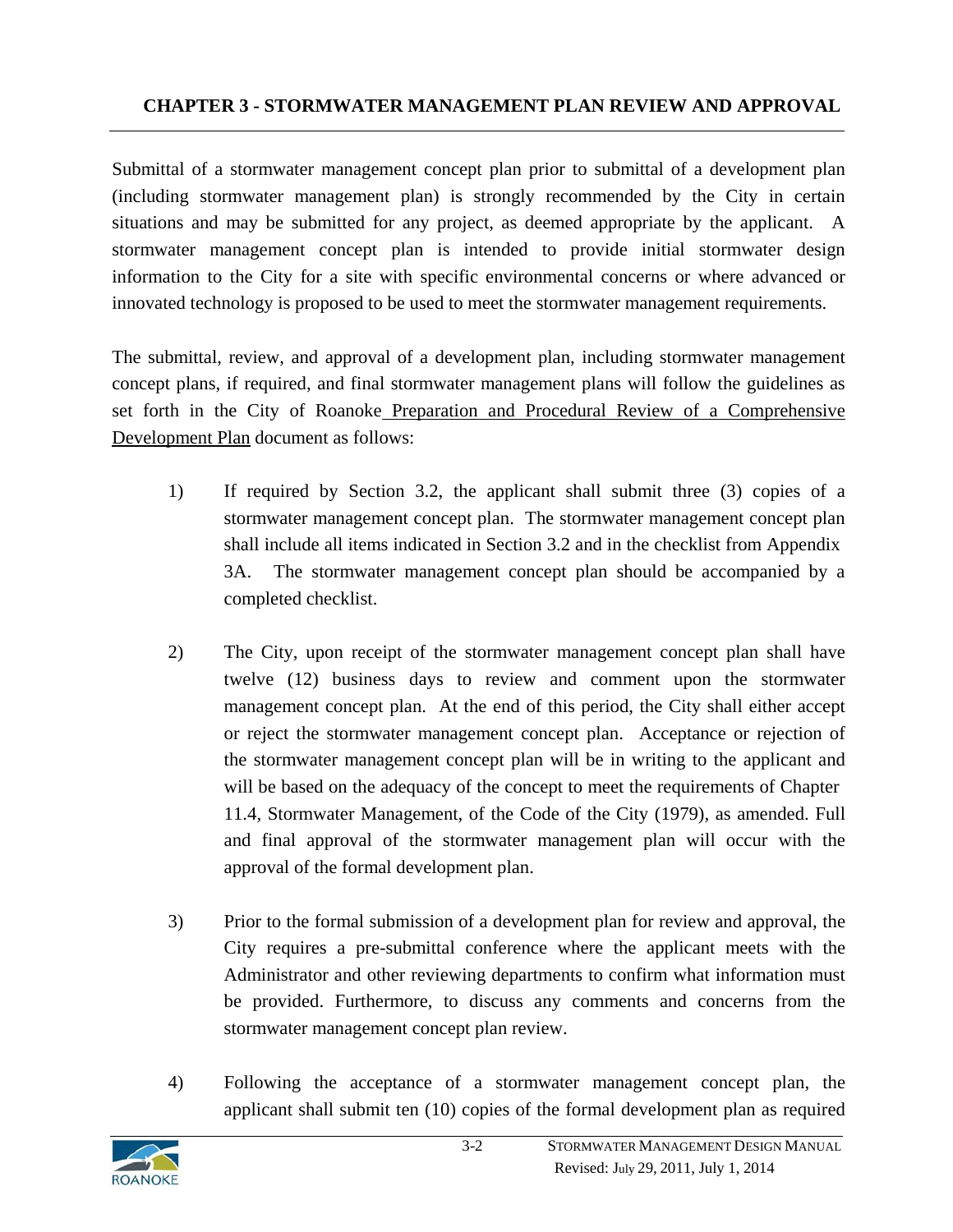by the City of Roanoke Preparation and Procedural Review of a Comprehensive Development Plan. Submittal of a formal development plan shall be within six (6) months of the approval of the stormwater management concept plan. The stormwater management plan shall include all items indicated in Section 3.3.1 and the checklist in Appendix 3A. The stormwater management plan shall be accompanied by the Checklist for Stormwater Management Plan Submittal. This checklist can be found in Appendix 3A, pages 1-3.

- 5) The City upon receipt of the comprehensive development plan, including the stormwater management plan, shall review the site development plan for completeness. If the plan is rejected for incompleteness, the City shall provide written comments of the deficiencies to the applicant.
- 6) Upon acceptance of the complete development plan, the City shall have twelve (12) business days to review and either approve or disapprove the development plan, including the stormwater pollution prevention plan (SWPPP). Approval or disapproval of the plan will be in writing to the applicant. Approval or disapproval of the SWPPP component of the development plan will be based on the adequacy of the design to meet the requirements of the Chapter 11.6, Stormwater Management, of the Code of the City (1979), as amended.
- 7) The applicant may correct and resubmit the development plan, including the SWPPP, within six (6) months of a disapproved plan. When resubmitting, the resubmittal will include a review comments response letter addressing how all review comments were addressed in the resubmitted plan. A new application is not required. Additional resubmission review fees are not required.

After six months, the applicant must resubmit a new application, complete with new review fees.

The City, upon receipt of a resubmitted development plan, shall have twelve (12) business days to review and approve or disapprove the resubmitted plan. Approval or disapproval of the plan will be in writing to the applicant.

8) Upon City approval of a development plan and its accompanying SWPPP, should a land-disturbing activity associated with the approved plan not begin within a 180-day period following approval or cease for more than 180 days, the

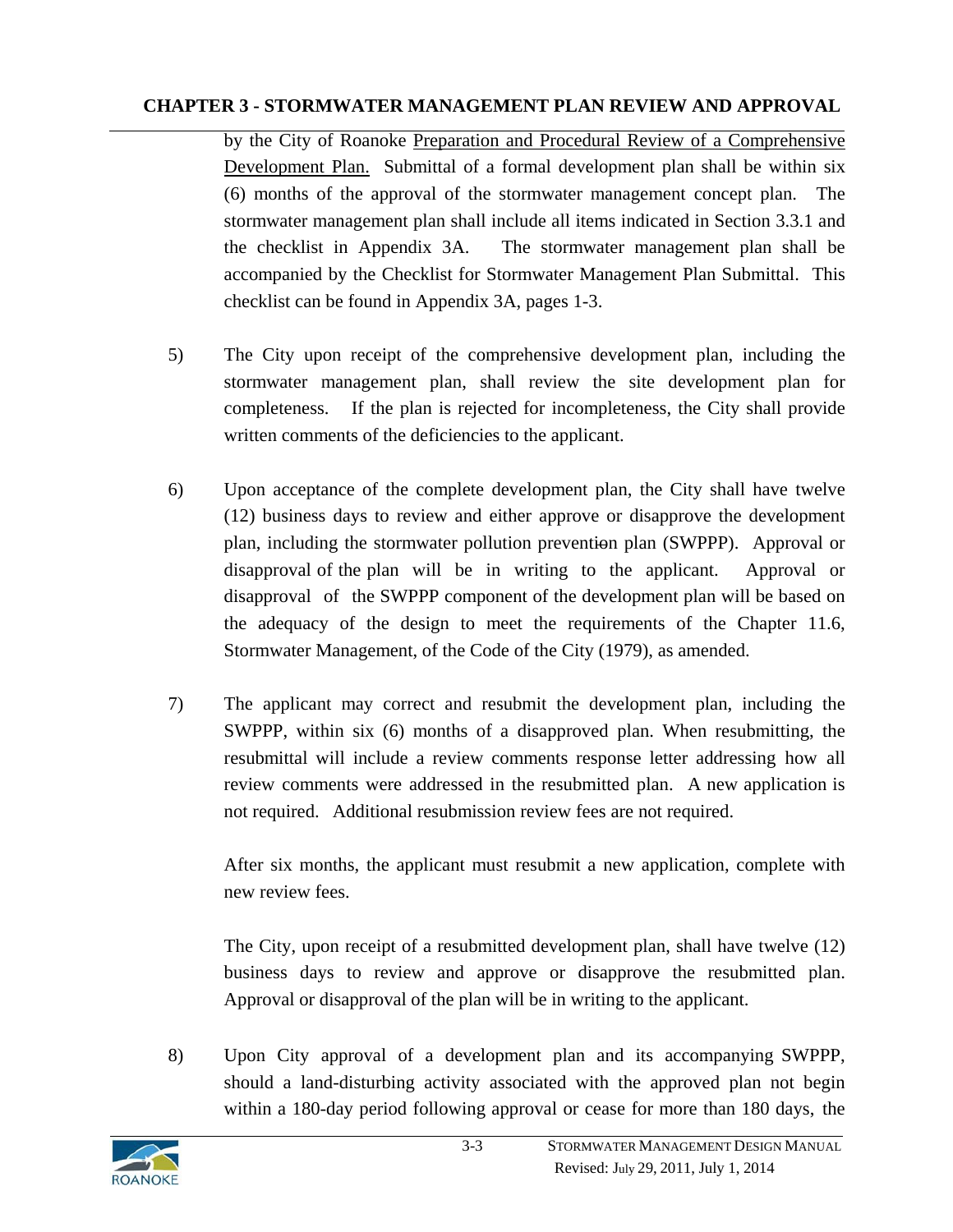City may evaluate the existing approved SWPPP to determine whether the plans still satisfy the local program requirements and to verify that all design factors are still valid. If the City finds the previously approved plan to be inadequate, a modified plan shall be submitted and approved. Site work shall proceed at the discretion of the Administrator.

9) An approved development plan expires and becomes null and void unless a building permit has been issued or use of the land has commenced within five (5) years from the date of approval.

#### **3.2 Stormwater Management Concept Plan Submittal**

Prior to submitting any SWPPP, the applicant may submit a concept plan to the Administrator for the proposed design of the stormwater management plan. Applicants are recommended to consult with the City to discuss the conceptual stormwater management design and to determine if they are subject to additional stormwater design requirements, prior to submittal.

A stormwater management concept plan is recommended to be submitted, when the proposed development meets any of the following conditions:

- The project includes a jurisdictional wetland (subject to regulation by DEQ, USACE, VMRC, etc.), perennial stream or intermittent stream on the development property.
- The project includes 25% or greater slopes in the area of land disturbance.
- Runoff from the project has the potential to inundate or otherwise adversely impact downstream properties.
- Runoff from the project will be discharged to a City owned storm drain system.

A submittal for concept plan review shall include three (3) copies of the stormwater management concept plan, which document adequate planning for management of stormwater runoff from new development and/or redevelopment. To accomplish this goal, the following information shall be included in the submittal:

1) Checklist for Stormwater Management Concept Plan Submittal (from Appendix 3A).

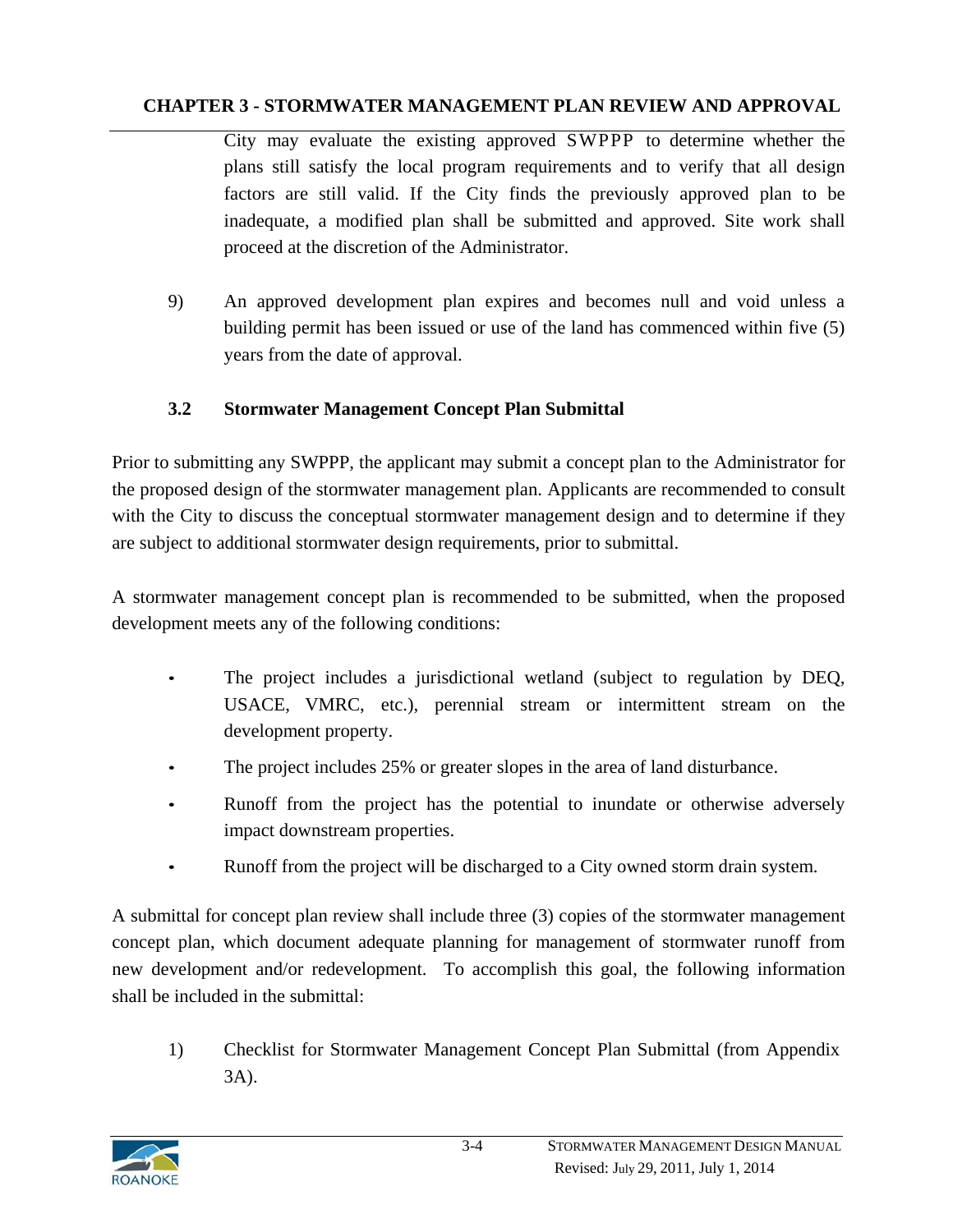- 2) A map (or maps) indicating the location of existing and proposed buildings, roads, parking areas, utilities, stormwater management and sediment control facilities. The map(s) will also clearly show proposed land use with tabulation of the percentage of surface area to be adapted to various uses; drainage patterns; locations of utilities, roads and easements; the limits of clearing and grading; and a written description of the site plan and justification of proposed changes in natural conditions.
- 3) Sufficient engineering analysis to show that the proposed stormwater management measures are capable of controlling runoff from the site in compliance with Chapter 11.6, Stormwater Management, of the Code of the City (1979), as amended and the requirements of this Design Manual.
- 4) A written or graphic inventory of the natural resources at the site and surrounding area as it exists prior to the commencement of the project and a description of the watershed and its relation to the project site. This description should include a discussion of soil conditions, forest cover, topography, wetlands, and other native vegetative areas on the site. Particular attention should be paid to environmentally sensitive features, including but not limited to steep slopes, highly erodible soils, existing wetlands, and stream buffers, that provide particular opportunities or constraints for development.
- 5) A written description of the anticipated maintenance for any proposed stormwater management facility.

# **3.3 Stormwater Pollution Prevention Plan (SWPPP) Submittal**

An approved development plan, where applicable, including a SWPPP, is required prior issuance of a Land Disturbance Permit, Building Permit or a Zoning Permit.

The SWPPP shall be appropriately sealed and signed by a professional engineer.

A SWPPP is comprised of the following:

- a. An erosion and sediment control plan;
- b. A stormwater management plan;

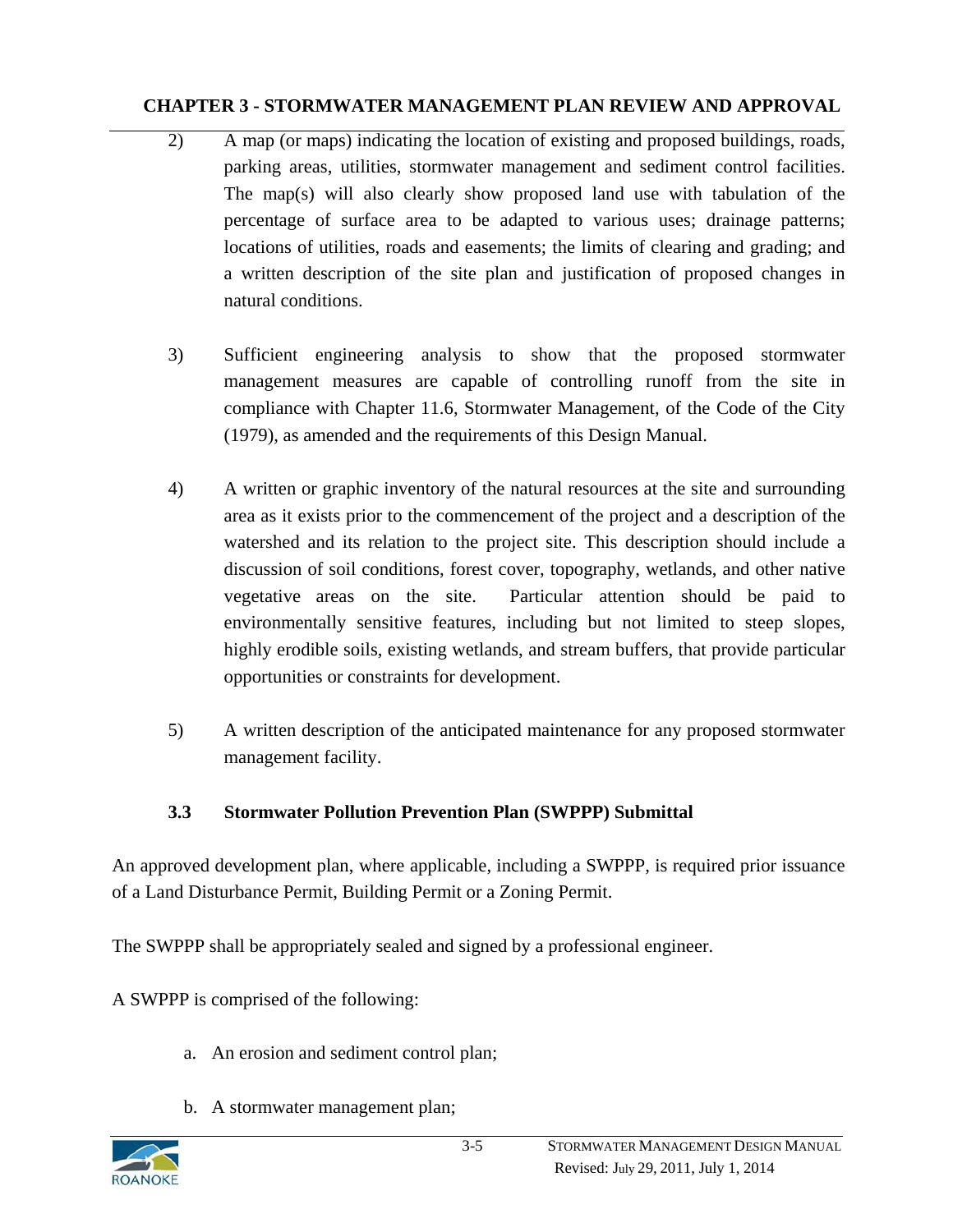- c. A pollution prevention plan; and
- d. Any additional control measures necessary to address a TMDL.

#### **3.3.1 Stormwater Management Plan Requirements**

The final stormwater management plan submittal, as a part of the development plan, shall include the following information, as a minimum:

- (1) Information on the type and location of stormwater discharges; information on the features to which stormwater is being discharged including surface waters or karst features, if present, and the predevelopment and postdevelopment drainage areas;
- (2) Contact information including the name, address, and telephone number of the owner and the tax reference number and parcel number of the property or properties affected;
- (3) A narrative that includes a description of current site conditions and final site conditions;
- (4) A general description of the proposed stormwater management facilities and the mechanism through which the facilities will be operated and maintained after construction is complete;
- (5) Information on the proposed stormwater management facilities, including:
	- i. The type of facilities;
	- ii. Location, including geographic coordinates;
	- iii. Acres treated; and
	- iv. The surface waters or karst features, if present, into which the facility will discharge.
- (6) Hydrologic and hydraulic computations, including runoff characteristics;
- (7) Documentation and calculations verifying compliance with the water quality and quantity requirements of the City of Roanoke's stormwater management ordinance.
- (8) A map or maps of the site that depicts the topography of the site and includes:
	- i. All contributing drainage areas;

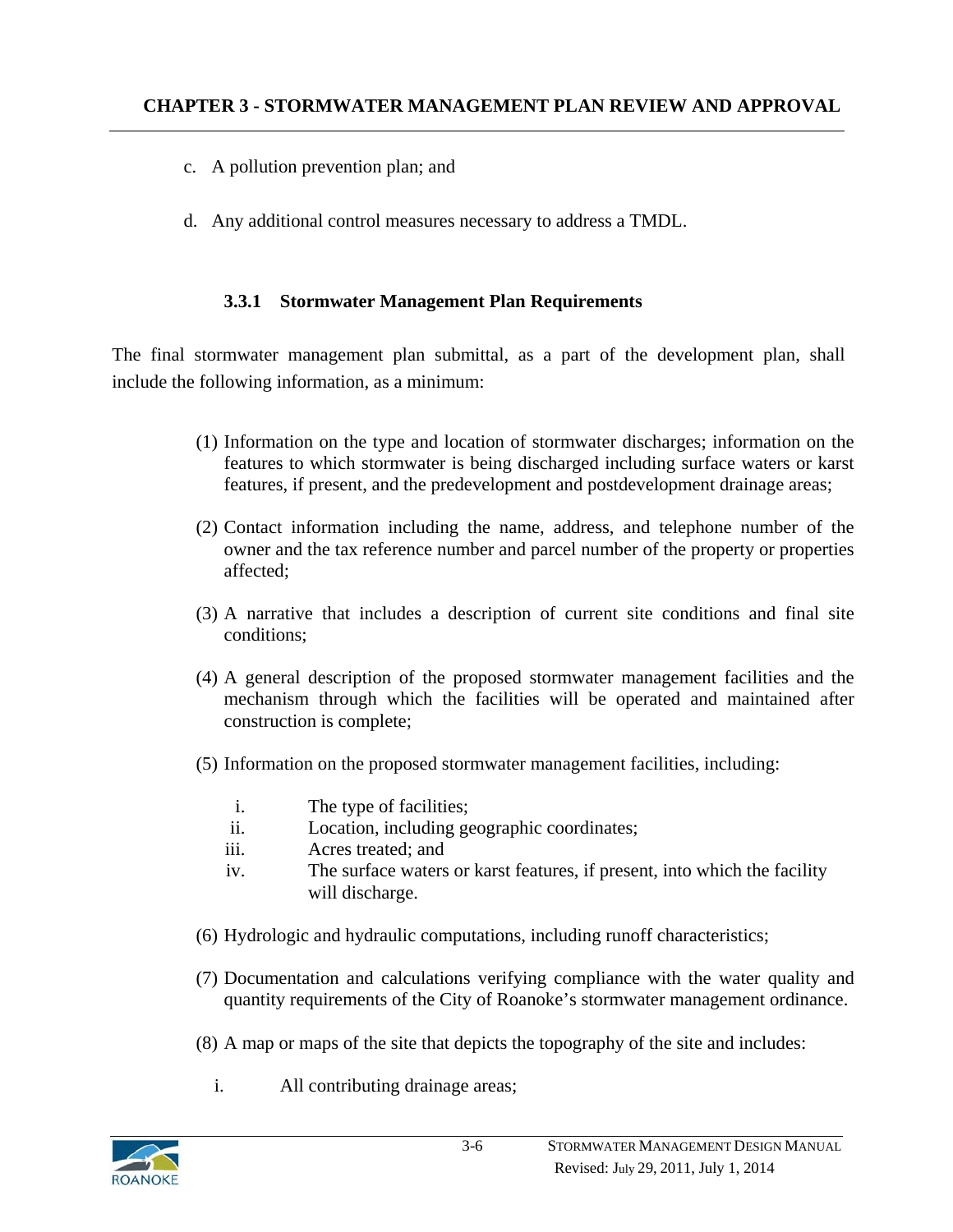| $\overline{ii}$ . | Existing streams, ponds, culverts, ditches, wetlands, other water bodies, and |
|-------------------|-------------------------------------------------------------------------------|
|                   | floodplains;                                                                  |
| iii.              | Soil types, geologic formations if karst features are present in the area,    |
|                   | forest cover, and other vegetative areas;                                     |
| 1V.               | Current land use including existing structures, roads, and locations of known |
|                   | utilities and easements;                                                      |
| V.                | Sufficient information on adjoining parcels to assess the impacts of          |
|                   | stormwater from the site on these parcels;                                    |
| vi.               | The limits of clearing and grading, and the proposed drainage patterns on     |
|                   | the site;                                                                     |
| vii.              | Proposed buildings, roads, parking areas, utilities, and stormwater           |
|                   | management facilities; and                                                    |
| viii.             | Proposed land use with tabulation of the percentage of surface area to be     |
|                   | adapted to various uses, including but not limited to planned locations of    |
|                   | utilities, roads, and easements.                                              |
|                   |                                                                               |

#### **3.3.2 Pollution Prevention Plan Requirements**

The pollution prevention plan submittal, as a part of the development plan, shall include the following information, as a minimum:

- (1) How to minimize the discharge of pollutants from equipment and vehicle washing, wheel wash water, and other wash waters. Wash waters must be treated in a sediment basin or alternative control that provides equivalent or better treatment prior to discharge;
- (2) How to minimize the exposure of building materials, building products, construction wastes, trash, landscape materials, fertilizers, pesticides, herbicides, detergents, sanitary waste, and other materials present on the site to precipitation and to stormwater; and
- (3) How to minimize the discharge of pollutants from spills and leaks and implement chemical spill and leak prevention and response procedures.

The pollution prevention plan shall include effective best management practices to prohibit the following discharges:

- (1) Wastewater from washout of concrete, unless managed by an appropriate control;
- (2) Wastewater from washout and cleanout of stucco, paint, form release oils, curing compounds, and other construction materials;

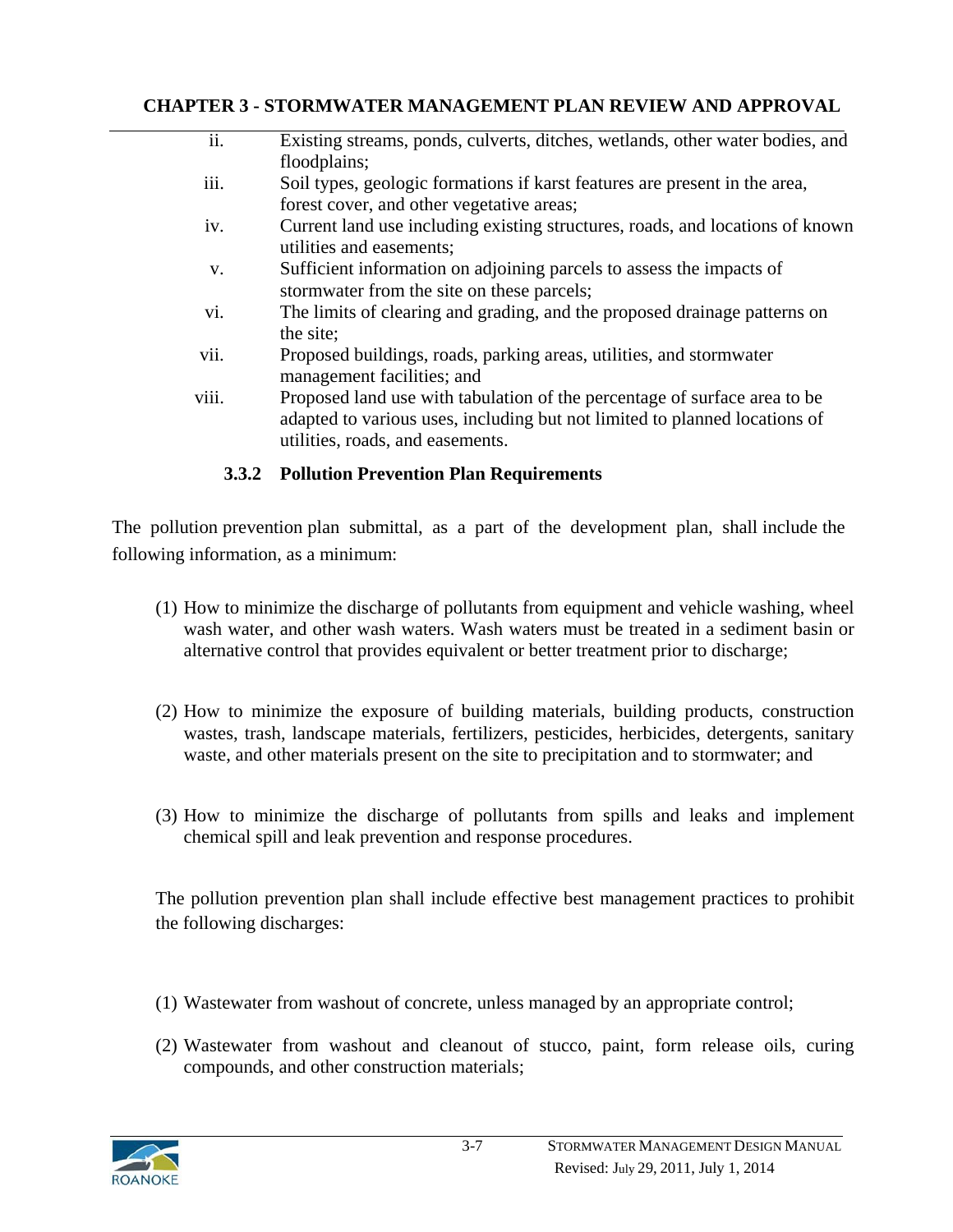- (3) Fuels, oils, or other pollutants used in vehicle and equipment operation and maintenance; and
- (4) Soaps or solvents used in vehicle and equipment washing.

Discharges from dewatering activities, including discharges from dewatering of trenches and excavations, are prohibited unless managed by appropriate controls.

## **3.3.3 Submittal of Stormwater Calculations**

Calculations shall be submitted to the City supporting the stormwater management and storm drainage design. Calculations shall be well organized and coordinated with the design to allow for efficient review by the City. Calculations shall be bound together in a booklet or stapled together with pages numbered. Calculations shall follow the following general format:

- Cover Sheet The cover sheet shall contain the project name, property tax parcel(s) number(s), applicant's name, design professional's name, calculations date, and the seal and signature of the design professional.
- Table of Contents A table of contents shall be provided assist the reviewer in locating information in the calculations. All pages must be sequentially numbered.
- Introduction  $A$  general description of the project providing information to assist the reviewer in understanding the nature and scope of the project and of the storm drainage and stormwater management facilities that are proposed.

Criteria and Methodology  $- A$  listing of the basic design criteria and of the methodologies that the calculations will follow to demonstrate that the basic design criteria are met.

- References  $-$  A listing of references that are used in the calculations
- Assumptions  $-$  A listing of all assumptions, and justification of the assumptions that are used in the calculations.
- Analysis The body of the calculations shall be clearly labeled as to which storm water management facility or storm drainage system the calculations pertain. The calculations shall be step-by-step to ensure that a reviewer that is not familiar with the project can follow the progression of the calculations. Provided, input and output information shall be clearly identified, if highlighted only in yellow, to ensure that the input information is clearly supported in the calculations, and that the output is properly evaluated in the summary and conclusions. All calculation

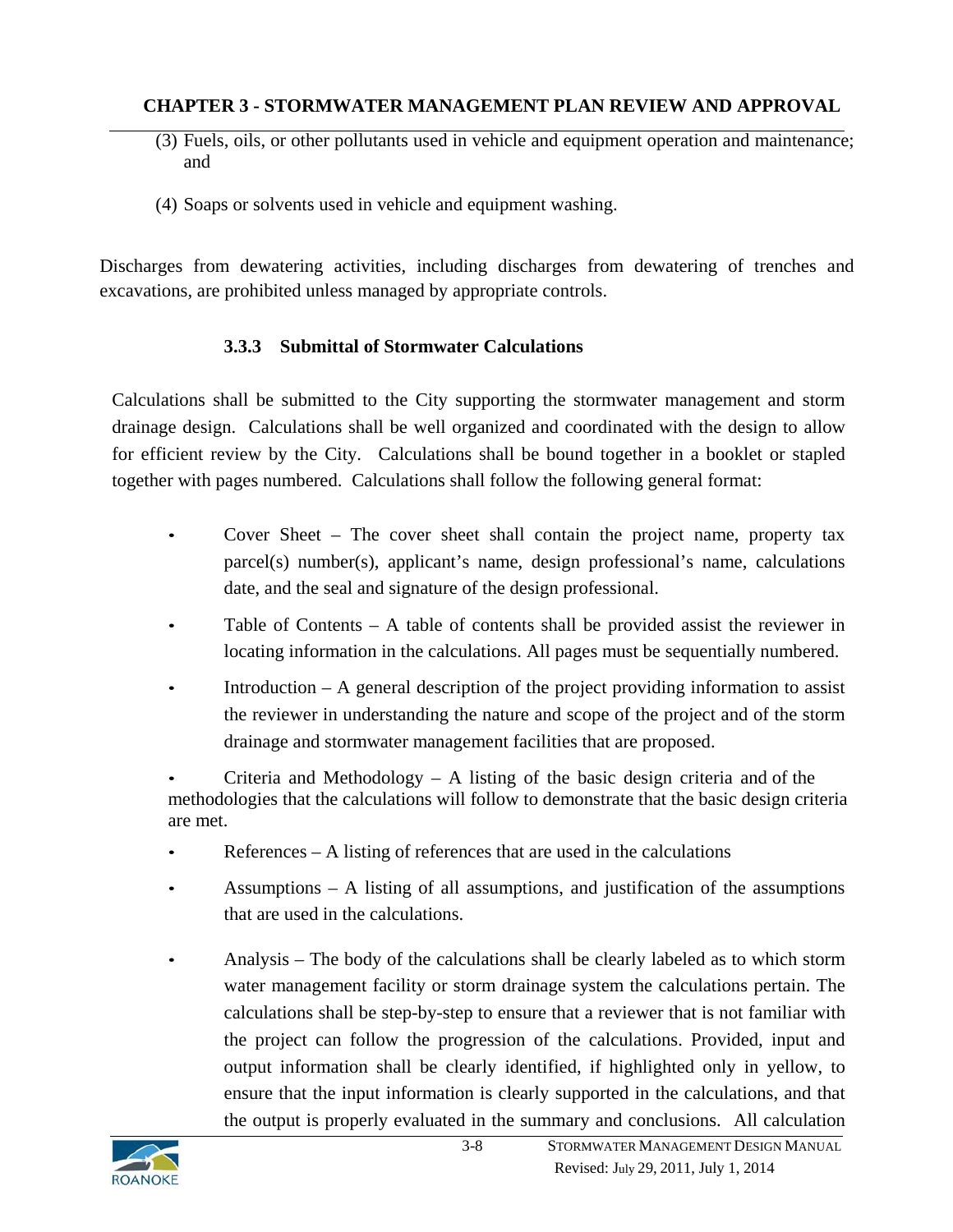parameters must be fully supported and documented and include the design storm frequency, intensity and duration, times of concentration, soil curve numbers or runoff coefficients; calculations identifying total runoff volumes for each watershed area, infiltration rates (where applicable), culvert, storm drain, and open channel capacities, flow velocities, data on the increase in rate and volume of runoff for the specified design storms, pre- and post-development phosphorous loadings, downstream channel analysis and all other calculations needed to support the proposed design, as identified in the Virginia Stormwater Management Handbook, the Virginia Erosion and Sediment Control Handbook and the City's Stormwater Management Design Manual.

- Summary and Conclusions  $A$  summary of the results, preferably in tabular or chart form for each storm drain system and stormwater management facility to indicate that the land disturbing project meets the requirements of the Design Manual with conclusions.
- Appendices and Attachments Any supporting information such as drainage area maps, soils maps, USGS quadrangle maps, design nomographs, and computer printouts.

Calculations that are not well organized and coordinated with the design shall be rejected and the submittal shall not be reviewed until proper calculations are submitted.

## **3.4 Changes and Modifications to an Approved Plan**

Changes to an approved development plan, including an approved SWPPP, may only be made with the approval of the Administrator. The Administrator, upon receipt of the resubmittal of an approved development plan, shall have up to twelve (12) business days to review and approve or disapprove the resubmitted plan. Proposed changes may be submitted in PDF format via email. Changes which significantly impact function and design shall come through the design professional. Location and other minor changes may come from the contractor. The Administrator has sole discretion over how a particular change must be submitted. Approval or disapproval of the resubmitted plan shall be made in writing to the applicant. All changes shall be submitted, reviewed, and approved BEFORE action is taken on the change in the field.

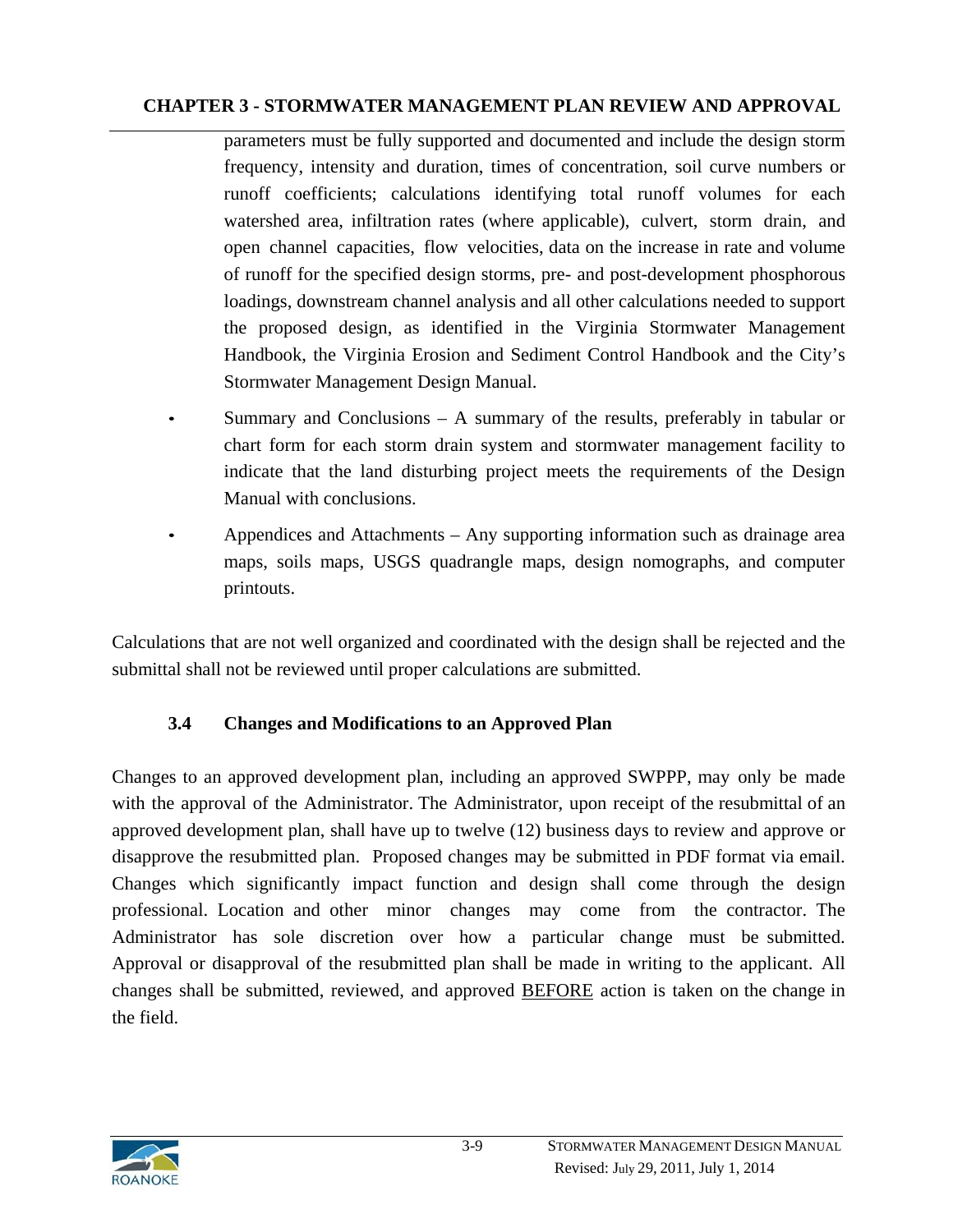#### **APPENDIX 3A- STORMWATER MANAGEMENT PLAN CHECKLISTS**

Stormwater Management Concept Plan Submittal Checklist

Final Design Stormwater Management Plan Submittal Checklist

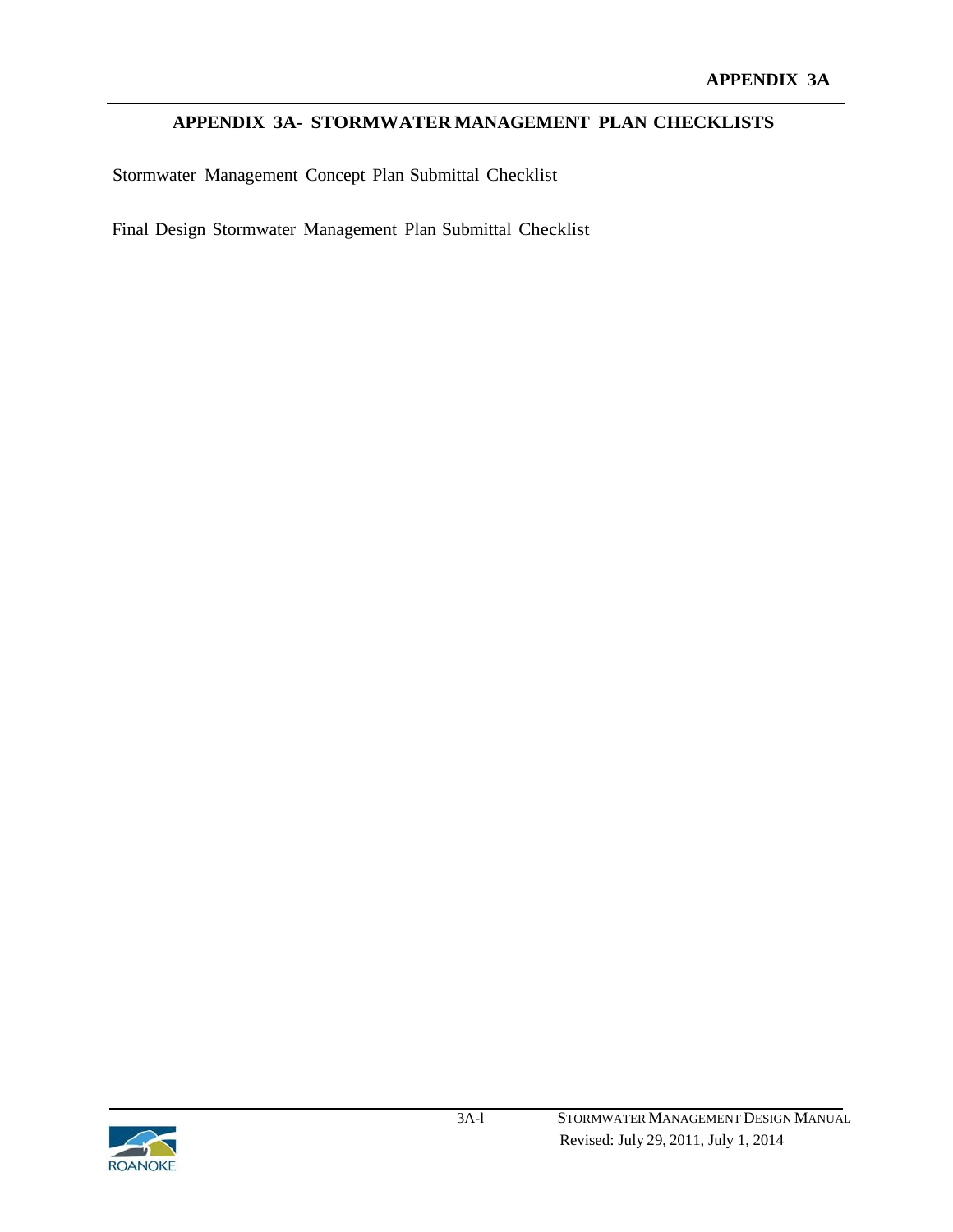|                             | <b>Checklist for</b><br><b>Stormwater Management Concept Plan Submittal</b><br>City, Virginia<br>Page 1 of 2                                                                                                                                                                                                                                                                                                                                                                                                                                                                                                                                                                                                              |  |
|-----------------------------|---------------------------------------------------------------------------------------------------------------------------------------------------------------------------------------------------------------------------------------------------------------------------------------------------------------------------------------------------------------------------------------------------------------------------------------------------------------------------------------------------------------------------------------------------------------------------------------------------------------------------------------------------------------------------------------------------------------------------|--|
| Project Name:               |                                                                                                                                                                                                                                                                                                                                                                                                                                                                                                                                                                                                                                                                                                                           |  |
| Applicant:                  |                                                                                                                                                                                                                                                                                                                                                                                                                                                                                                                                                                                                                                                                                                                           |  |
| Property Owner:             |                                                                                                                                                                                                                                                                                                                                                                                                                                                                                                                                                                                                                                                                                                                           |  |
| Copy of completed checklist |                                                                                                                                                                                                                                                                                                                                                                                                                                                                                                                                                                                                                                                                                                                           |  |
|                             | <b>Existing and Proposed Site Maps</b>                                                                                                                                                                                                                                                                                                                                                                                                                                                                                                                                                                                                                                                                                    |  |
|                             | Project limits and property lines, extending 100 feet beyond<br>Perennial and intermittent streams<br>Boundary of 100 year flood plain and floodway<br>Boundaries of existing predominant vegetation and limits of proposed clearing<br>Boundaries for protection areas such as wetlands, lakes, ponds, stream buffers,<br>well and septic setbacks<br>Existing and proposed pavements and buildings<br>Existing and preliminary proposed stormwater conveyance channels, culverts, and<br>storm drains, or modifications to existing structures<br>Stormwater drainage divides and flow paths<br>Preliminary location, size, access, and limits of disturbance of proposed structural<br>stormwater management practices |  |
|                             | Mapping of predominant soils from USDA soil surveys                                                                                                                                                                                                                                                                                                                                                                                                                                                                                                                                                                                                                                                                       |  |
| practices<br>configuration  | Hydrologic and Hydraulic Analysis<br>Runoff rates, volumes, and velocities for the existing (pre-construction)<br>conditions, showing methodologies used and supporting calculations<br>Runoff rates, volumes, and velocities for the proposed (post-construction)<br>conditions, showing methodologies used and supporting calculations<br>Preliminary analysis of downstream impacts/effects of the project, where<br>necessary. Verification of downstream adequate channel.<br>Preliminary selection and rationale for structural stormwater management<br>Preliminary sizing calculations for structural stormwater management practices<br>including, contributing drainage area, surface area, storage, and outlet |  |

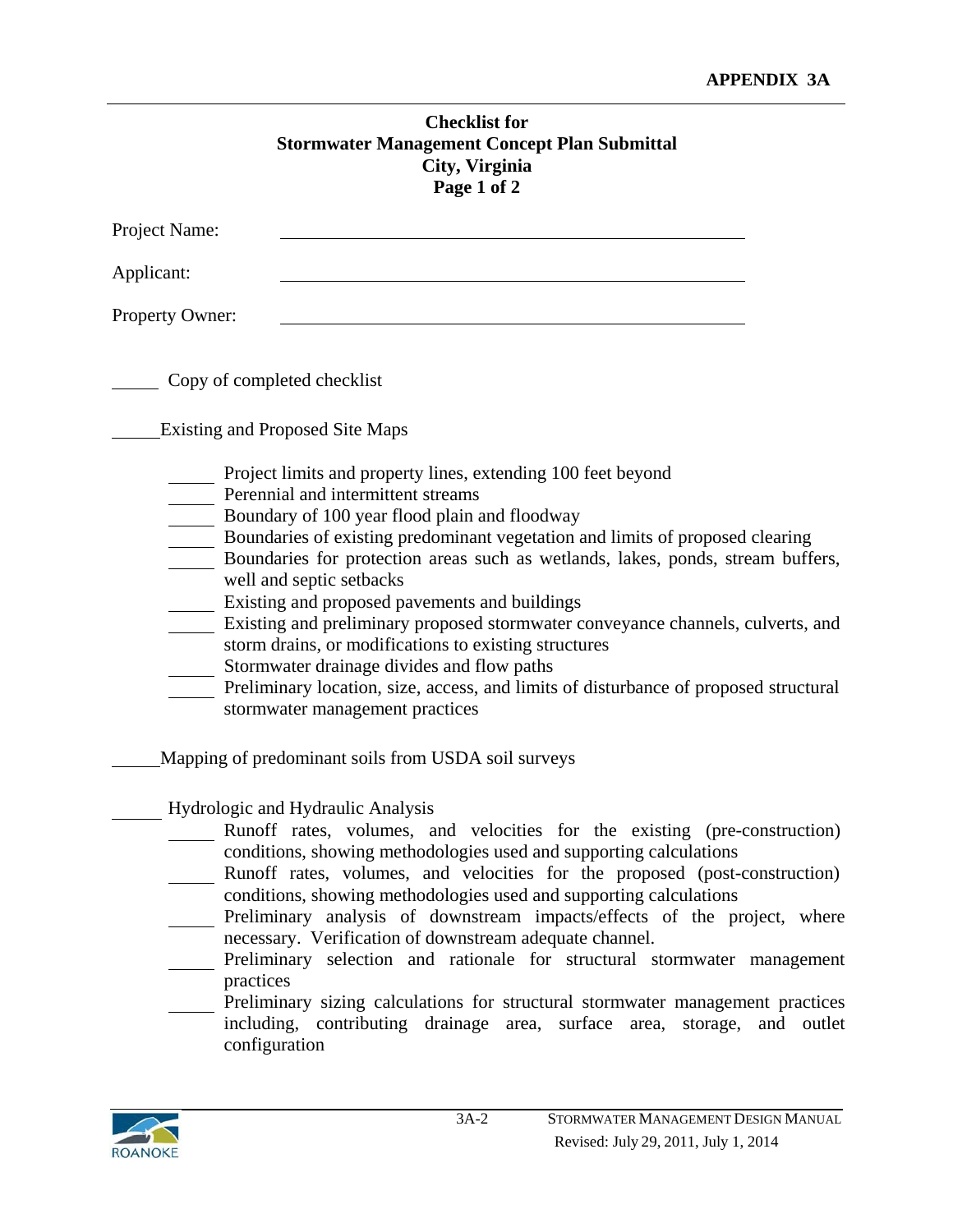#### **Checklist for Stormwater Management Concept Plan Submittal City of Roanoke, Virginia Page 2 of 2**

#### Preliminary Erosion & Sediment Control Plan

Summary of Natural Resources

- Soil survey
- Forest and vegetation
- Wetlands
- **Environmental impacts**
- Steep Slopes
- Flood Plains
- Maintenance Requirements Summary
- Variance Requests

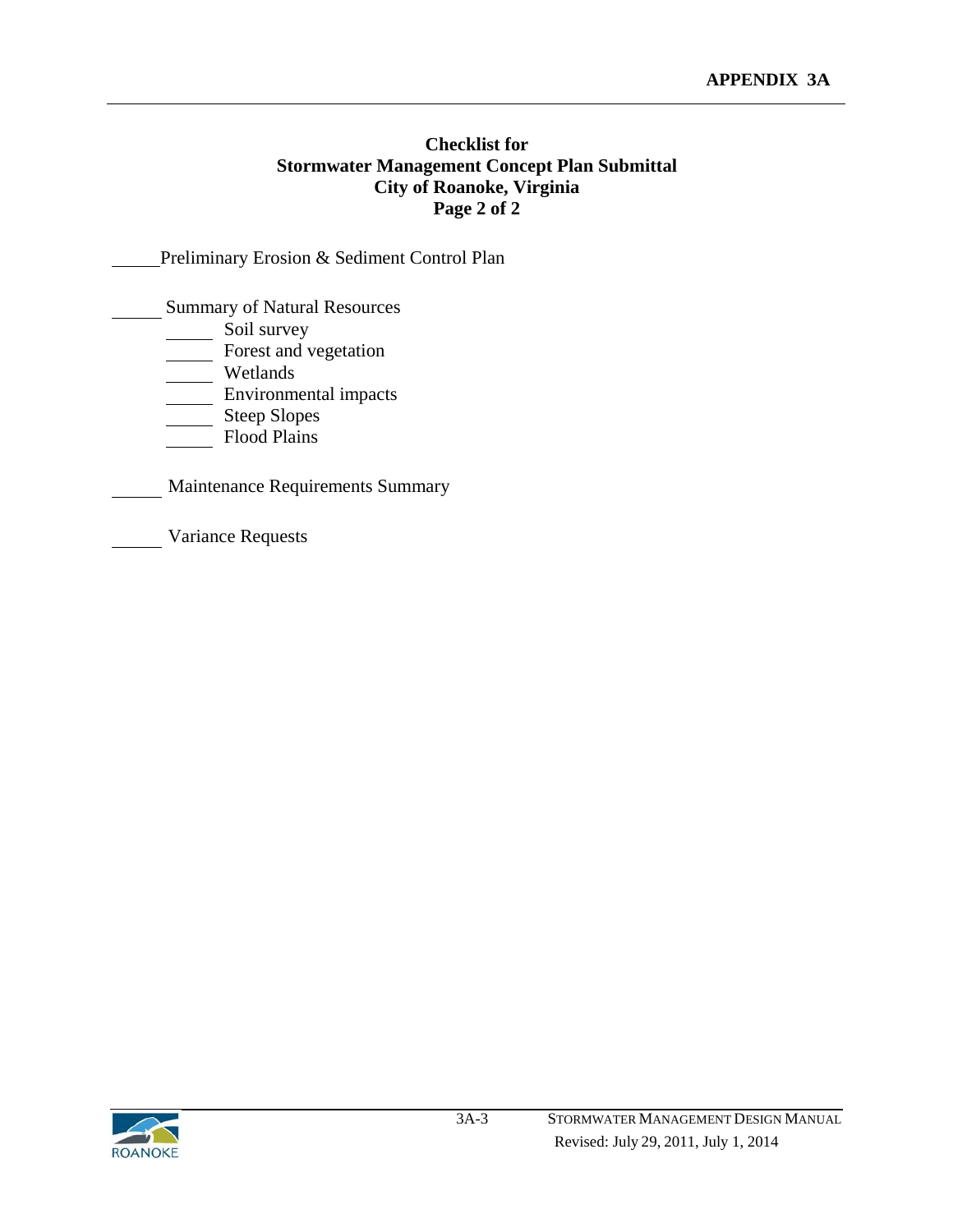|                        | <b>Checklist for</b><br><b>Stormwater Management Plan Submittal</b><br><b>City of Roanoke, Virginia</b><br>Page 1 of 3                                                                                                                                                                                                                                                                                                                                                                                                                                                                                                                                                                                                                                                                                                                                                                                                                                                                                                                                                  |  |
|------------------------|-------------------------------------------------------------------------------------------------------------------------------------------------------------------------------------------------------------------------------------------------------------------------------------------------------------------------------------------------------------------------------------------------------------------------------------------------------------------------------------------------------------------------------------------------------------------------------------------------------------------------------------------------------------------------------------------------------------------------------------------------------------------------------------------------------------------------------------------------------------------------------------------------------------------------------------------------------------------------------------------------------------------------------------------------------------------------|--|
| Project Name:          |                                                                                                                                                                                                                                                                                                                                                                                                                                                                                                                                                                                                                                                                                                                                                                                                                                                                                                                                                                                                                                                                         |  |
| Applicant:             |                                                                                                                                                                                                                                                                                                                                                                                                                                                                                                                                                                                                                                                                                                                                                                                                                                                                                                                                                                                                                                                                         |  |
| <b>Property Owner:</b> | <u> 1980 - Johann Barbara, martxa alemaniar arg</u>                                                                                                                                                                                                                                                                                                                                                                                                                                                                                                                                                                                                                                                                                                                                                                                                                                                                                                                                                                                                                     |  |
|                        | Signature/stamp of Professional Engineer/Surveyor registered in Virginia                                                                                                                                                                                                                                                                                                                                                                                                                                                                                                                                                                                                                                                                                                                                                                                                                                                                                                                                                                                                |  |
| Completed checklist    |                                                                                                                                                                                                                                                                                                                                                                                                                                                                                                                                                                                                                                                                                                                                                                                                                                                                                                                                                                                                                                                                         |  |
|                        | Existing and Proposed Site Maps (Scale 1"=50 feet or larger, 2' topographic contours)<br>Project limits and property lines, owner and tax map parcel numbers of all<br>properties under development and adjoining properties<br>Perennial and intermittent streams<br>Boundary of 100 year flood plain<br>Boundaries of existing predominant vegetation and limits of proposed clearing<br>Boundaries for protection areas such as wetlands, lakes, ponds, stream buffers,<br>well and septic setbacks<br>Existing and proposed pavements and buildings<br>Existing and proposed utilities and their easements<br>Existing and preliminary proposed stormwater conveyance channels, culverts, and<br>storm drains, or modifications to existing structures<br>Stormwater drainage divides and flow paths<br>Location, size, access, and limits of disturbance of proposed structural stormwater<br>management practices<br>Tabulation of elevation/storage volume for all stormwater management facilities<br>that provide storage (maximum 2-foot elevation intervals) |  |
| facilities             | Mapping of predominant soils from USDA soil surveys<br>Same scale as Site Plan<br><b>Property Lines</b><br>Perennial and intermittent streams<br>Existing and proposed pavements and buildings<br>Existing and proposed stormwater conveyance channels, culverts, and storm<br>drains, or modifications to existing structures, and stormwater management<br>Stormwater drainage divides and flow paths                                                                                                                                                                                                                                                                                                                                                                                                                                                                                                                                                                                                                                                                 |  |

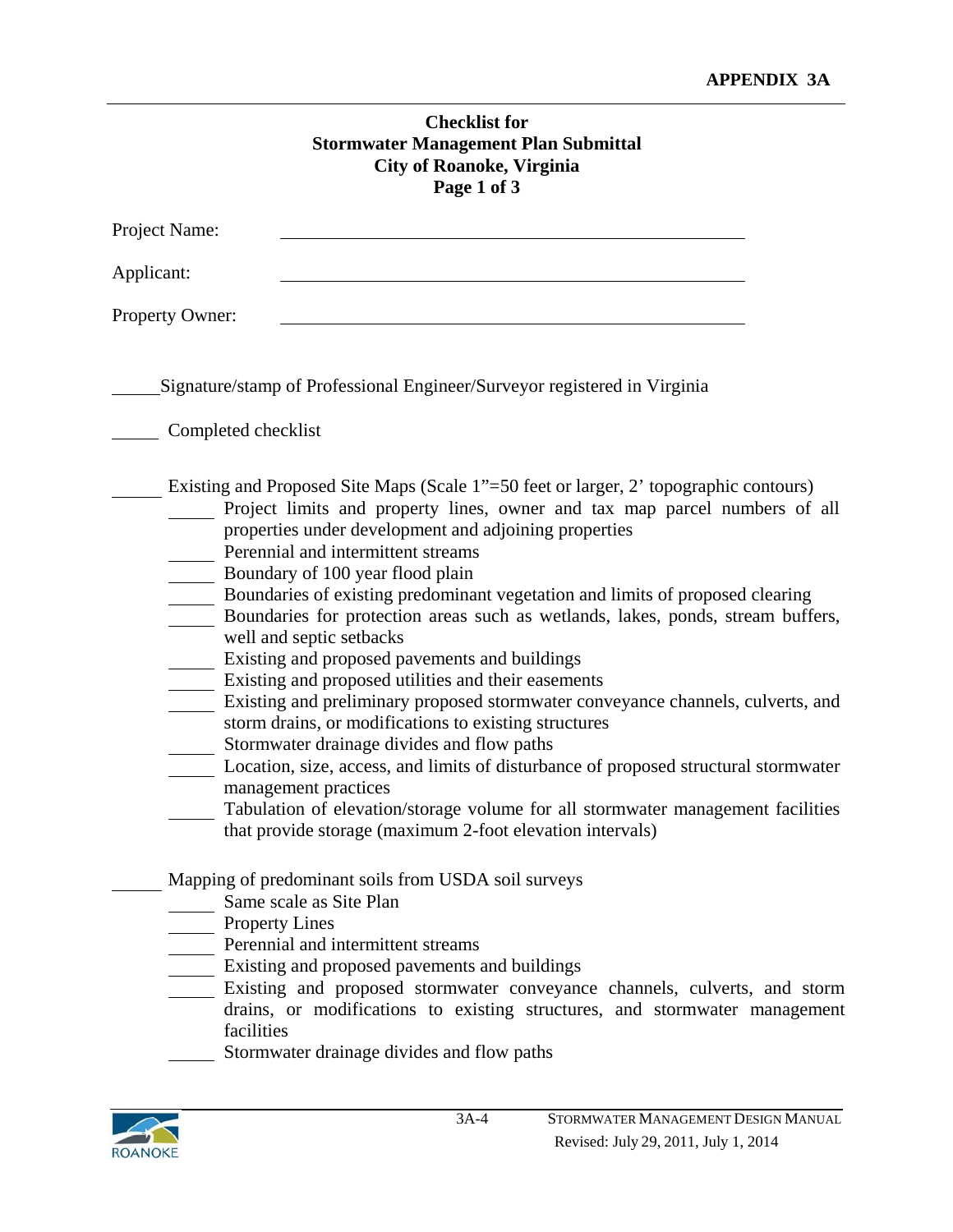#### **Checklist for Stormwater Management Plan Submittal City of Roanoke, Virginia Page 2 of 3**

- Soil names and boundaries
- Hydrologic soil classifications
- Location of slopes 2:1 or greater, or highly erodible soils
- Soil boring locations, boring logs, and geotechnical reports, if required

Hydrologic and Hydraulic Analysis and Calculations and Water Quantity Control

- Narrative outlining assumptions and methodologies used in calculations
- Design storm frequency, duration, and intensity
- Time of concentration and flow paths
- Peak runoff rates, volumes, and velocities for each watershed drainage area under the existing (pre-construction) conditions, showing methodologies used and supporting calculations
- Peak runoff rates, volumes, and velocities for each watershed drainage area under the proposed (post-construction) conditions, showing methodologies used and supporting calculations
	- Verification of downstream adequate channel as outlined in Technical Bulletin
- No. 1 Virginia Department of Conservation and Recreation Stream Channel Erosion Control
- Sizing calculations for structural stormwater management practices including, contributing drainage area, surface area, storage, and outlet configuration
- Analysis of potential downstream impacts/effects of project, where necessary

Stormwater Design Details and Calculations (Culverts, Channels, Inlets, Drains)

- Hydraulic calculations showing each structure is adequately sized
- Plan view, existing and proposed structural elevations
- Profile drawings of channels, pipes (12 inch diameter and larger) and culverts showing all utility crossings
- Typical cross sections for open channels and storm drain outfalls showing bottom width, height, water level for the design storms, side slopes and stabilization used
- Size, type, class, length and slope of all pipes and culverts
- Inlet and outlet pipe invert elevations at all structures
- Existing and proposed grades for all channels
- Water surface elevations, velocities and discharge for the design storm
- 10 and 100-year water surface elevations at culvert entrances and outfalls
- Outfall protection details
- Grading at outflows, inlets and headwalls
- Hydraulic grade line calculations